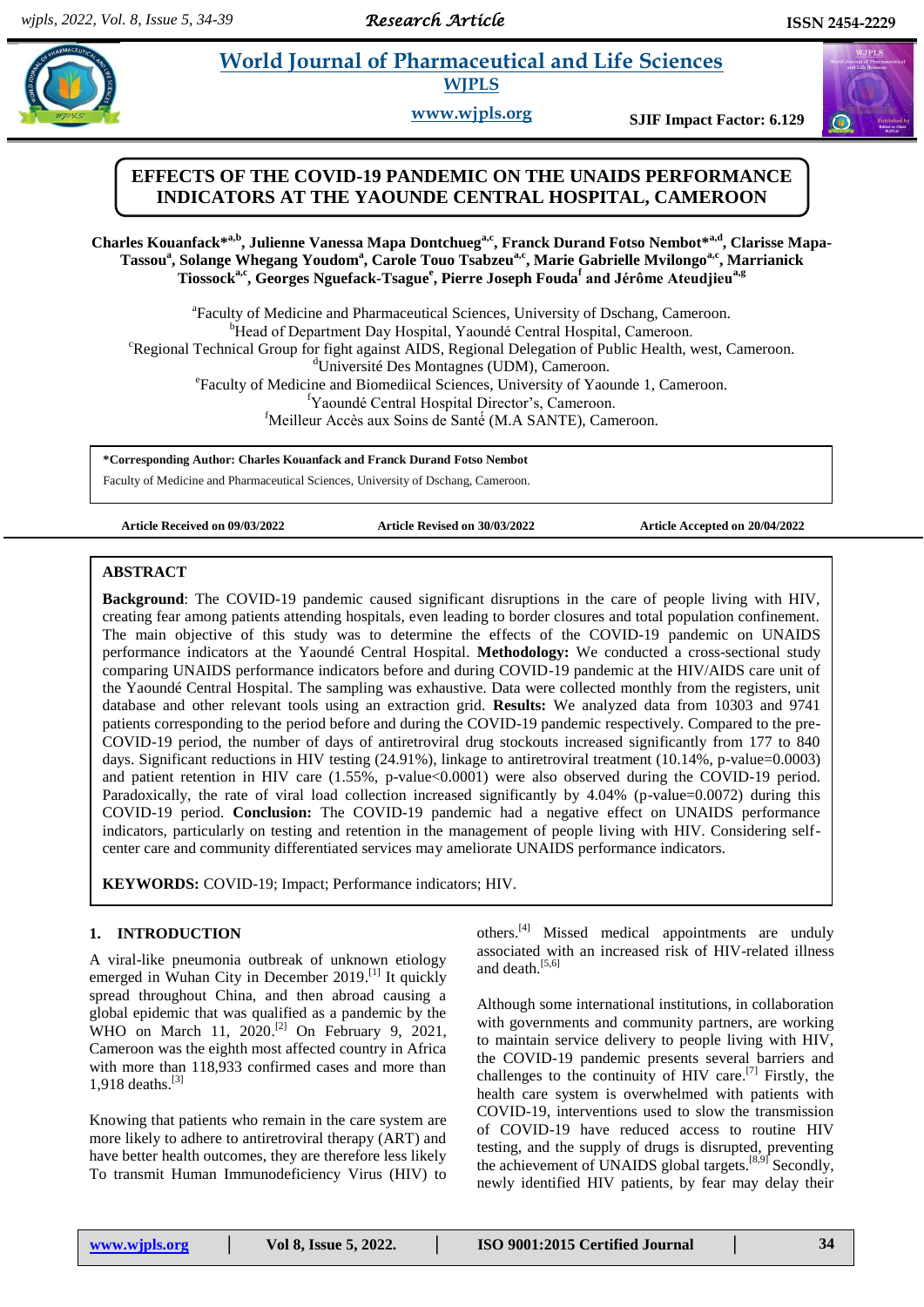initiation to HIV care in the hospital. Furthermore, services and resources that are normally readily available may have been disrupted, affecting resumption to care. [7,10]

In a survey of people living with HIV conducted by the Human Sciences Research Council in South Africa, 13% of people reported not having access to their chronic medications during confinement. [11]

In Cameroon, apart from the measures taken by the government to avoid the spread of the virus such as the closure of borders, the arrival of COVID-19 has created a psychosis among the general population which has prevented a certain number of people from attending hospitals, especially those taking care of COVID-19 cases. Since the Yaoundé Central Hospital is one of the sites for the management of COVID-19 and HIV cases, we decided to conduct this study to determine the effect of the COVID-19 pandemic on UNAIDS performance indicators.

### **2. METHODS**

This was a cross-sectional study of patients followed at the HIV unit of the Yaoundé Central Hospital (YCH) before and during the COVID-19 pandemic to determine the effects of the pandemic on UNAIDS performance indicators. These indicators were assessed by describing the availabilitý of inputs, the number HIV tests performed, retention of patients, and the viral load collection and suppression rate. Then these parameters were compared before and during COVID-19 pandemic to determine his effects on these performance indicators.

The study was conducted at YCH because it houses both the largest HIV unit in the country and a COVID-19 management unit. This 2nd category hospital is located in the Mfoundi department and the Cité Verte health district.

Sampling was exhaustive, all patients followed from March to July 2019 (before COVID-19) and from March

#### **3. RESULTS**

#### **3.1 Comparison of input availability before and during COVID-19 3.1.1 Drugs**

**Table 1: Distribution of The Number of Days of Stock-Out of Antiretroviral Drugs Before and During Covid-19 Pandemic In Ych.**

| Number of days of out of stock    |                        |                 |  |
|-----------------------------------|------------------------|-----------------|--|
| <b>Intrants</b>                   | <b>Before COVID-19</b> | During COVID-19 |  |
| LPV/r - 200/50mg - Cp Bte/120     | 22                     |                 |  |
| Darunavir (DRV) 600mg- Cp Bte/60  | 29                     | 153             |  |
| Dolutegravir(DLV) 50mg- Cp Bte/30 | 97                     | 10              |  |
| Ritonavir 100mg- Cp Bte/30        | 29                     | 153             |  |
| TDF/EMT 300/300mg Bte/30          |                        | 58              |  |
| AZT/3TC - 300/150mg - Cp Bte/60   |                        | 142             |  |
| ABC/3TC - 600/300mg - Cp Bte/30   |                        |                 |  |
| ABC/3TC - 120/60mg - Cp Bte/30    |                        | 105             |  |

to July 2020 (during COVID- 19) were included. Monthly aggregated data were collected from registers, stock records and the HIV unit database using an extraction grid.

Epi Info software version 7.2.2.6 and Microsoft Excel 2013 were used for data entry and analysis. The availability of inputs was evaluated by the number of days of stock out and the other indicators by proportions (%). Then the results obtained during the two periods were compared at a significance level of 5% using the McNeymar test.

# **Definition of indicators and terms**[12]

**Stock out:** complete exhaustion of an input. (it is collected from the stock records)

**Antiretroviral Treatment Enrollment Rate (Linkage):** Percentage of people testing positive and initiated on treatment

Number of people tested positive and initiated on treatment

Number of people tested positive

**Retention in care**: Percentage of people living with HIV who receive regular HIV care and are still active after a given period.

Active queue  $-$  (Lost to follow  $-$  up  $+$  Died  $+$  Transferred)

Total active queue

**Viral load collection rate:** percentage of people who have completed virological tests among those eligible. Number of people who have completed a virological examination

Number of eligible people

**Viral load suppression rate**: Percentage of people with a suppressed viral load among the people who performed a virological examination.

Number of people who completed virological testing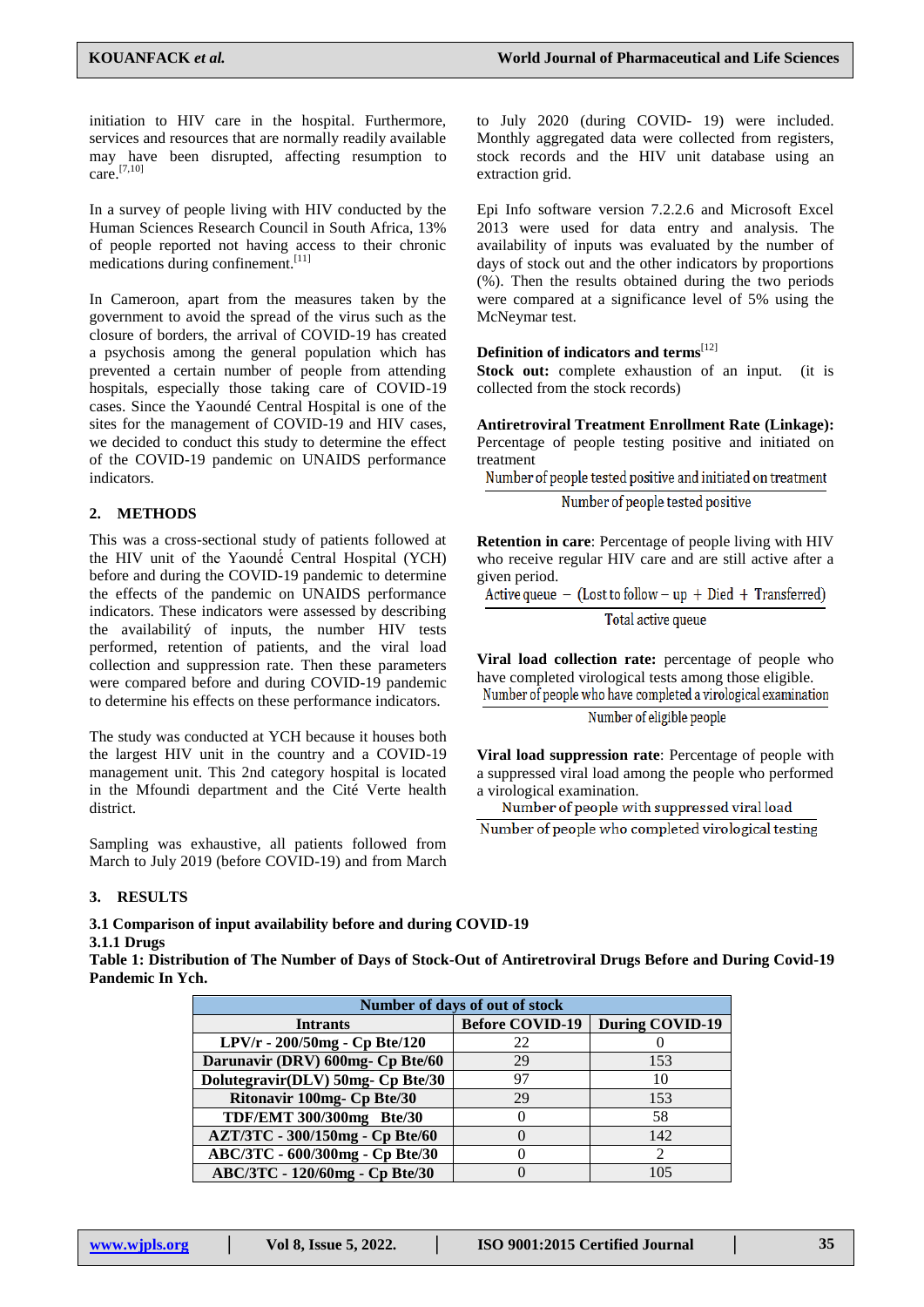| AZT/3TC - 60/30mg - Cp Bte/60 |     |     |
|-------------------------------|-----|-----|
| $NVP - 50mg - Cp Bte/60$      |     |     |
| 3TC/NVP/AZT 150/200/300mg     |     |     |
| <b>TOTAL</b>                  | 177 | 840 |

We found a considerable increase in the number of days of stockouts during COVID-19. We recorded 3 times more stock out of antiretroviral drugs compared to the period before COVID-19 pandemic. The average number

of days out of stock of medicines per month increased from 35.3  $\pm$ 5.03 to 168  $\pm$ 11.3 days, representing a significant difference of 132.6 days (p<0.0001).

### **3.1.2 Testing and viral load inputs**

**Table II: Distribution of The Number of Stock out Days of Hiv Testing and Viral Load Inputs Before and During Covid-19 Pandemic In Ych.**

| Number of days of out of stock |                           |                    |  |
|--------------------------------|---------------------------|--------------------|--|
| <b>Screening inputs</b>        | <b>Before</b><br>COVID-19 | During<br>COVID-19 |  |
| <b>Determine</b>               |                           |                    |  |
| <b>Oraquick</b>                |                           |                    |  |
| Shanghai                       |                           |                    |  |
| <b>Kits DBS</b>                |                           |                    |  |
| <b>Extraction Kits GTX NA</b>  |                           | 130                |  |
| <b>Biocentric Kits</b>         |                           | 135                |  |

We did not observe any stock-outs of HIV tests either before or during the occurrence of COVID-19. However, we observed a stock out of viral load inputs during

COVID-19: 130 and 135 days for Gene X-pert extraction kits and biocentric kits respectively as shown in Table II.

### **3.2 Comparison of testing indicators before and during COVID-19**

**Tableau III: Specific Presentation of Testing and Linkage Indicators Before and During Covid-19 Pandemic At Ych.**

| <b>Variables</b>               | <b>Before</b> | <b>During</b>   | <b>Variation</b> |
|--------------------------------|---------------|-----------------|------------------|
|                                | COVID-19      | <b>COVID-19</b> | rate             |
| <b>People tested</b>           | 11862         | 8906            | $-24,91%$        |
| People tested positive         | 666           | 507             | $-23,87%$        |
| <b>HIV-positive rate</b>       | 5,61%         | 5,69%           | 0.08%            |
| <b>People initiated on ART</b> | 258           | 145             | $-43,79%$        |
| <b>ART</b> enrollment rate     | 38,74%        | 28,60%          | $-10,14%$        |

The number of people tested went from 11862 before COVID-19 to 8906 during this period, causing a decrease of 24.91%. There was a proportional reduction in the number of people who were tested positive (23.87%). Thus, just a little variation of the seropositivity rate were observed (0.08%). The link to treatment

decreased by 10.14% during the COVID-19 pandemic, with the rate of enrolment in ART falling from 38.74% to 28.60%. This variation differed according to the facility entry points, particularly between the blood bank and the other entry points as shown in table IV.

| Taux d'enrôlement<br>au TARV | Avant<br>COVID-19 | <b>Pendant</b><br>COVID-19 | Degré de<br>significativité |
|------------------------------|-------------------|----------------------------|-----------------------------|
| <b>Blood Bank</b>            | 6.87%             | 3.17%                      | 0.0239                      |
| <b>Other services</b>        | 80,56%            | 83.23%                     | 0.4850                      |
| YCH                          | 38.74%            | 28,60%                     | 0.0003                      |

We found a significant decrease (p-value=0.0003) in the global ART enrollment rate of 10.14% during the COVID-19 period. The same trend was observed for the ART enrollment rate in the blood bank service (pvalue=0.0239). In contrast, an increase of 2.67% in the

ART enrollment rate of other services was observed, although this increase was not statistically significant (Table IV).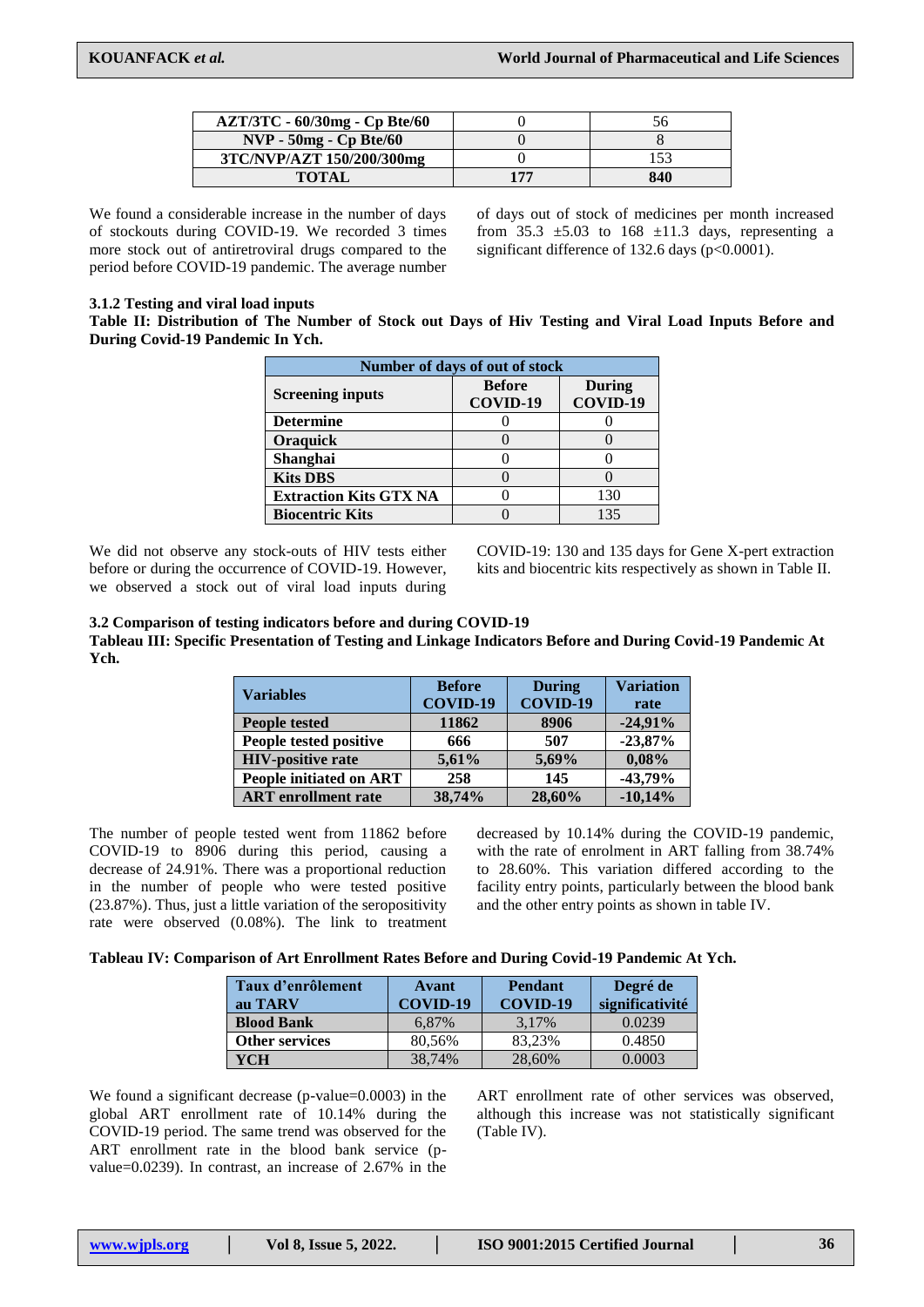| <b>Period</b> | <b>Retention rate Before COVID-19</b> | <b>Retention rate During COVID-19</b> | <b>Significance Level</b> |
|---------------|---------------------------------------|---------------------------------------|---------------------------|
| <b>March</b>  | 85.47%                                | 83.31%                                | $\leq 0.0001$             |
| April         | 85.43%                                | 83.62%                                | 0.0004                    |
| <b>May</b>    | 86.42%                                | 85.49%                                | 0.0603                    |
| June          | 88.35%                                | 87.49%                                | 0.0635                    |
| July          | 89.72%                                | 88.16%                                | 0.0004                    |
| Average       | 87,09%                                | 85.54%                                | < 0.0001                  |

| 3.3 Comparison of monthly retention of patients in HIV care before and during COVID-19 |
|----------------------------------------------------------------------------------------|
| Tableau V: Comparison of Patient Retention Before and During Covid-19 Pandemic At Ych. |



**Figure 1: Evolution of the monthly patient retention before and during covid-19 pandemic ych.**

We found a significant decrease of 1.55% (pvalue<0.0001) in retention rate during COVID-19 which was a bit more pronounced in the month of April. The evolution of these retention rates varied from 85.47% to

89.72% for the period before COVID-19 and from 83.31% to 88.16% during COVID-19 as shown in Table V and Figure 1.

| 3.4 Comparison of viral load cascade before and during COVID-19                          |
|------------------------------------------------------------------------------------------|
| Tableau VI: Comparison of Viral Load Cascade Before and During Covid-19 Pandemic At Ych. |

| <b>Period</b>                                    | <b>Before</b><br>COVID-19 | <b>During</b><br>COVID-19 | <b>Signifiance</b><br>Level (p-value) |
|--------------------------------------------------|---------------------------|---------------------------|---------------------------------------|
| Number of people eligible for Viral Load testing | 2996                      | 3983                      |                                       |
| Number of individuals sampled for Viral Load     | 1716                      | 2442                      |                                       |
| <b>Viral Load collection rate</b>                | 57,27%                    | 61, 31%                   | 0.0007                                |
| Number of people who received their results      | 1600                      | 2360                      |                                       |
| <b>Withdrawal rate of results</b>                | 93.24%                    | 96.64%                    | < 0.0001                              |
| Number of persons with a deleted Viral Load      | 1303                      | 2095                      |                                       |
| <b>Viral Load suppression rate</b>               | 81.43%                    | 88.77%                    | < 0.0001                              |

Apart from a significant increase (p-value=0.0007) of 4.04% in the viral load collection rate, we also observed an increase of 7.34% (p-value <0.0001) in the viral load suppression rate during COVID-19 pandemic.

### **4. DISCUSSION**

During the COVID-19 pandemic, the management of people living with HIV/AIDS suffered from several stock out of inputs. Compared to the pre-COVID-19 period, the number of days of stockouts of antiretroviral drugs increased significantly from 177 days to 840 days. This increase in the number of days was caused by preexisting reasons such as slowness in administrative procedures, delay in national supply, but also by the closure of borders since all antiretroviral drugs are imported. Furthermore, as part of the pandemic control measures, closure of borders has greatly impacted the

transport and delivery of antiretroviral drugs.<sup>[13]</sup> This pre-COVID-19 stockout was more pronounced on dolutegravir 50mg because dolutegravir 50mg which had been recommended by World Health Organization (WHO) as a treatment option in 2019 could only be effective in 2020.<sup>[14]</sup> We also noted a stockout of inputs for viral load because of the reasons mentioned above. In addition, these inputs were also used for COVID-19 assessments and had subsequently been redirected to these services due to the state of emergency.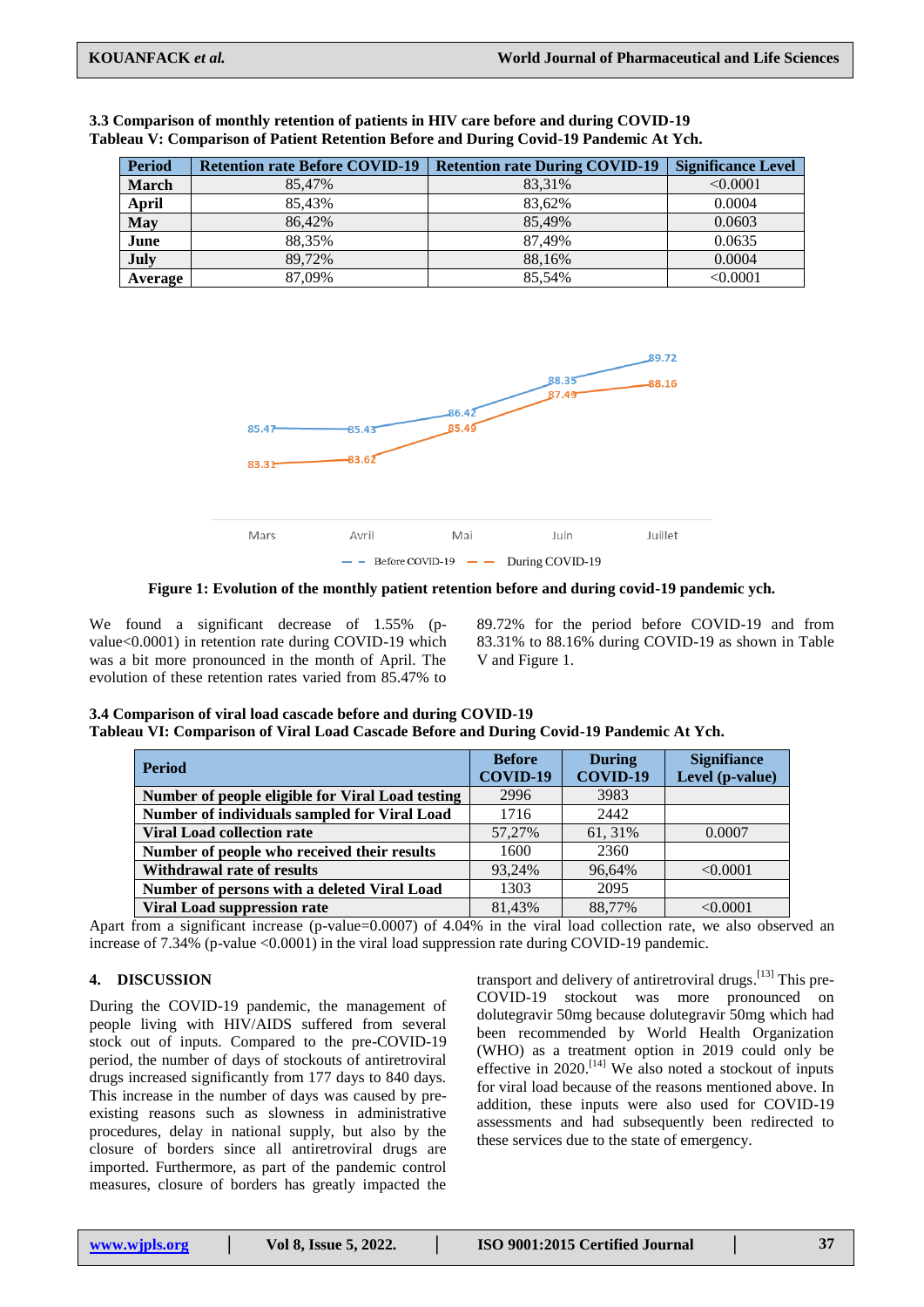In terms of HIV testing, we found a significant reduction of 24.91% during the COVID-19 period. These results are in line with those described in  $Zimbabwe$ <sup>[15]</sup> and Malawi<sup>[16]</sup> in 2021 where there was a reduction in the testing of 4% and 39% respectively during the COVID-19 period. This can be explained by the fact that access to health facilities has been impeded. This hindrance to access is caused not only by the community's fear of attending these health facilities but also because people living with HIV (PLHIV) are a population that may be at greater risk. This risk among PLHIV is based on the high rates of social burdens in the form of discrimination and stigma. Indeed, it was shown in a study conducted in 2020 at the Yaoundé Central Hospital that 85.80% of patients with COVID-19 were self-stigmatized.<sup>[17]</sup> A significant decrease of 10.14% in ART enrolment rate during the COVID-19 period was also found overall. This result is similar to the one described in Zimbabwe<sup>[15]</sup>, while in Malawi the enrollment rate remained unchanged and seems to have improved in Kenya. [16,18] It should be noted here that the blood bank entry point alone accounts for more than half of the tests performed, i.e. 65.48% before COVID-19 and 69.92% during COVID-19, but it nevertheless records the lowest ART enrollment rate (6.74% before COVD-19 and 3.17% during COVID-19). This is because this service initially conducts a mobile screening to collect blood bags. Once collected, these blood bags will only be tested in a hospital setting and without identification. Secondly, among the people who tested positive, there are known cases and finally, the Psychosocial Agents (PSA) in charge of the link to the treatment and of taking the coordinates of the newly tested people do not work at night or on weekends. All these factors lead to the low rate of enrolment in ART observed in this service. We subsequently observed a significant decrease (pvalue=0.0239) of more than 50% in the ART enrollment rate in this service during the COVID-19 period. This decrease can be explained not only by pre-existing reasons but also because more and more people who were tested positive were scheduled for linkage, refused to return to the health facilities for fear of contracting COVID-19.

A significant decrease (p-value<0.0001) of 1.57% in monthly retention of patients in HIV care was found during the pandemic period. This result is in agreement with that observed in Guinea during the Ebola epidemic in 2014 where retention of care of PLWH already in active follow-up was affected during the epidemic period.<sup>[5]</sup> This decline implies the non-compliance of patients with medical appointments, caused not only by pre-existing reasons (travel out of town, distance from the health facility, huge financial  $cost$ <sup>[19]</sup>, but also by the fear of being exposed to the COVID-19 virus. A study conducted by Budak et al in 2021 demonstrated the consistency of retention of patients in HIV care during the COVID-19 period: this was facilitated by the introduction of telemedicine to allow PLHIV to stay at home and not go to clinics for care visits.<sup>[20]</sup>

Regarding biological examinations, we observed a significant increase (p-value=0.0007) of 4.04% in the rate of viral load collection, anecdotally with the stockouts of kits for virological examinations noted during the COVID-19 period. Samples collected during this stockout period had been redeployed to other sites for analysis. This increase can be explained not only by the introduction of free care for people living with HIV, which has been effective since January 1,  $2020^{[21]}$  but also by the "call center" strategy implemented at the HIV care unit, which consists of calling all patients eligible for virological tests during the month to remind them of their appointment. It should be noted here that, given that access to health facilities is restricted during this period of the COVID-19 pandemic, this free care does not allow us to assess the effect of COVID-19 on virological tests. Regarding virological suppression, we found a significant increase of  $7.34\%$  (p-value  $\langle 0.0001 \rangle$ ) in the virological suppression rate during the COVID-19 period. This result is in line with that found in 2020 in San Francisco where the odds of viral non-suppression were 31% higher before the pandemic. This was facilitated by the introduction of telemedicine in response to COVID-19.<sup>[22]</sup> Another study conducted at the Midwestern University Clinic in 2020 showed that the rate of viral suppression remained unchanged during the COVID-19 period.

### **5. CONCLUSION**

At the end of our study, the main objective of which was to determine the effects of the COVID-19 pandemic on UNAIDS performance indicators at the Yaoundé Central Hospital, we noted a stockout of inputs for viral load and an increase in the number of days of stockout of certain drugs for the management of PLHIV; A significant reduction of 24.91% in HIV testing performed and a significant decrease of 10.14% in the enrolment rate were found during the COVID-19 period in general; a significant decrease (p-value  $0$ . 0001) of 1.57% in retention of patients in HIV care was observed during the COVID-19 period; and Paradoxically, a significant increase (p-value=0.0007) of 4.04% in viral load realization rate and virological suppression rate of 7.34% (p-value <0.0001) were observed during the COVID-19 period. Considering self-center care and community differentiated services may ameliorate UNAIDS performance indicators and move the country to epidemic control.

## **RÉFÉRENCES**

- 1. Umakanthan S, Sahu P, Ranade AV, Bukelo MM, Rao JS, Abrahao-Machado LF, et al. Origin, transmission, diagnosis and management of coronavirus disease 2019 (COVID-19). Postgrad Med J., 2020; 96: 753–8.
- 2. Directives et Procédures Opérationnelles Standars pour la preparation et la Reponse au COVID-19 au Cameroun. 1ere Edition., 2020.